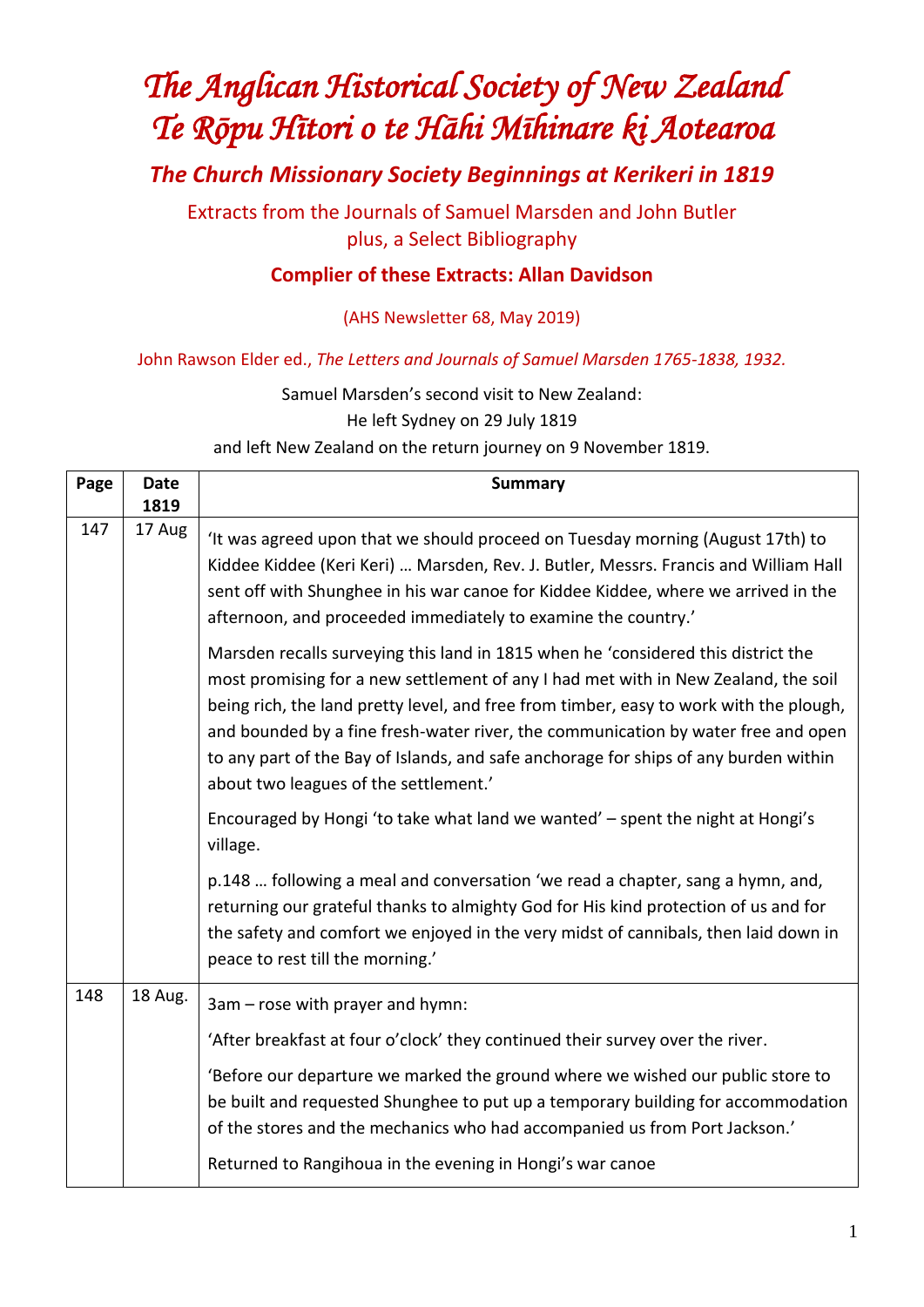| 150 | 4 Nov. | 'Shunghee's Grant of Land at Kedde Kedde' - describes the 13,000 acres of land     |
|-----|--------|------------------------------------------------------------------------------------|
|     |        | granted to the CMS $-$ includes on p.151 a facsimile of the document which has the |
|     |        | moko of several of chiefs.                                                         |

| 176                                                                                                                                                                              | 20<br>Sept. | 'We began early to load the punt with boards and scantling for Kidde Kidde for<br>erecting the house there. We hope to get one or more buildings up this week for the<br>present accommodation of the carpenters etc.' |  |  |
|----------------------------------------------------------------------------------------------------------------------------------------------------------------------------------|-------------|------------------------------------------------------------------------------------------------------------------------------------------------------------------------------------------------------------------------|--|--|
| 200                                                                                                                                                                              | 11 Oct.     | Marsden undertook 26-mile journey to Keri Keri arriving about 6pm.<br>Hongi there 'The Rev. Mr. Butler and carpenters were at Rangeehoo. I immediately<br>laid down to rest in the only building yet completed.'       |  |  |
| 201                                                                                                                                                                              | 12 Oct.     | Left Keri Keri for Rangihoua – reports on extensive cultivations prepared by Hongi's<br>people.                                                                                                                        |  |  |
| 204                                                                                                                                                                              | 19 Oct.     | Marsden travelled to Keri Keri - journeyed inland next day                                                                                                                                                             |  |  |
| Marsden makes no reference in his journal to the date of commencement of settlement in Keri Keri by<br>Butler and the other missionaries or Hongi's grant of land on 4 November. |             |                                                                                                                                                                                                                        |  |  |

*Earliest New Zealand: The Journals and Correspondence of the Rev. John Butler* by John Butler.

Compiled by R. J. Barton, 1927

#### p.38

#### **Tuesday, 28th September 1819**.

Early this morning, Mr. Wm. Hall, F. Hall, Kemp, King, S. Butler and myself, with the carpenter and three other Europeans, went to Kaddi Kaddi, our new settlement, to endeavor to get on with buildings, etc., etc., and also to begin breaking up land for cultivation. We arrived about 1 o'clock noon. There were many natives waiting our arrival, among whom were several chiefs; all of them seemed very glad at our return. We got our dinner, and then Mr. Wm. Hall and the other carpenters and several natives, under the direction of Wm. Hall, set to work, some to digging of sawpits, others to sawing, etc., etc. The remainder of our party, myself and eleven natives, began to clear ground for a garden, and also to break it up with our hoes. The natives wrought exceedingly well, and by night we had a pretty good patch of ground cleared for our purpose. In the evening, after we had refreshed ourselves, we read the Holy Scriptures, and offered up our evening sacrifice of praise and thanksgiving to the God of all our mercies. There were many natives about the little house erected for a blacksmith's shop, which at present serves for a dwelling house and lodging house for all Europeans; they were very silent and attentive.

#### p.40

#### **Monday, October 4 th, 1819**.

This morning, the carpenters and agriculturists returned to Kaddi Kaddi. In the evening, we held a committee, and made a report of our last month's proceedings.

#### **Tuesday, October 5th, 1819**.

Mr. Hall and myself went to Kaddi Kaddi; were glad to find all things going on well. In the afternoon, I planted about 100 young fruit trees. I have one European planting Indian corn. I hope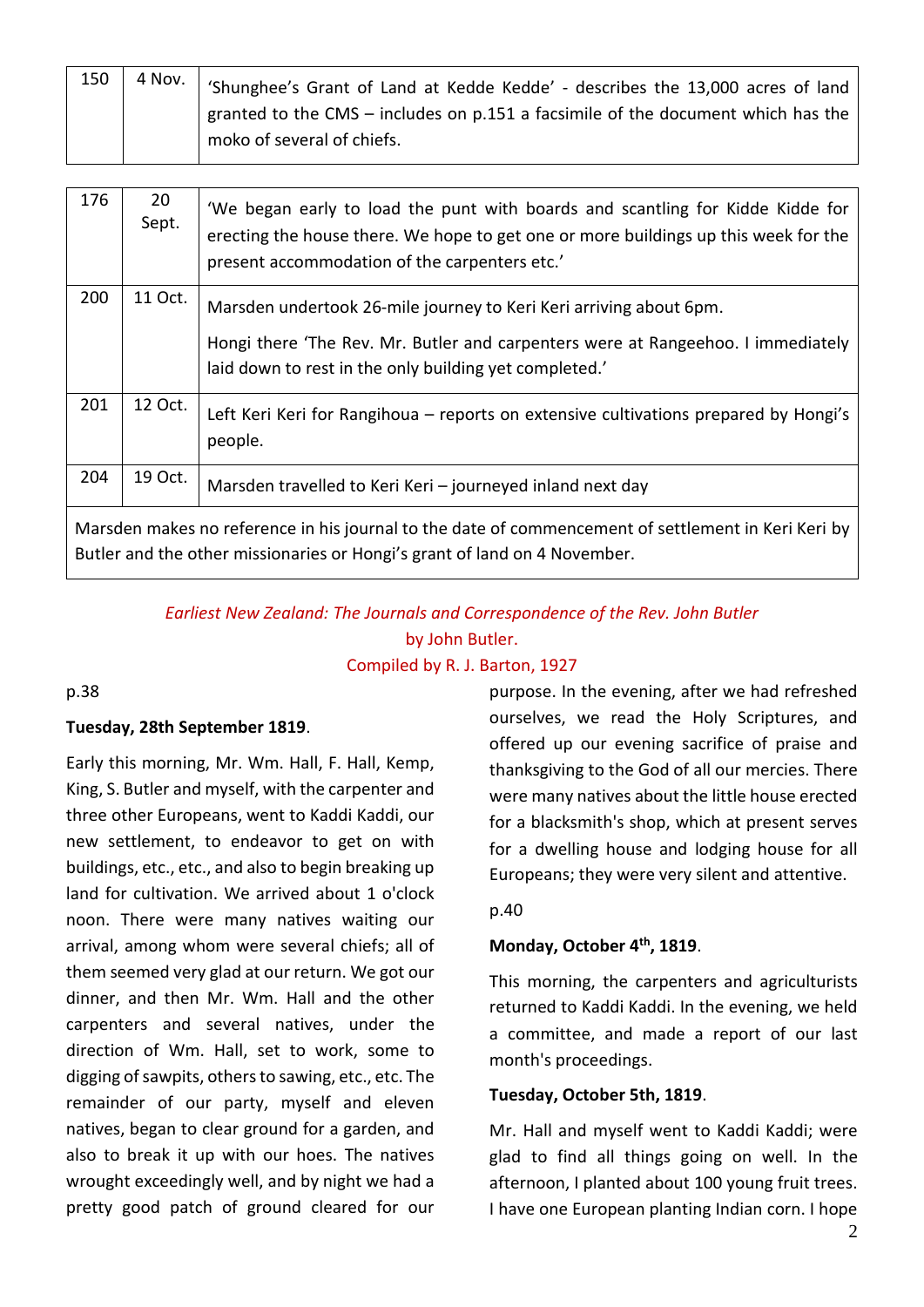we shall be able to put in five or six acres this spring.

#### pp.56-57

#### **Thursday, December 9th, 1819**.

Mr. F. Hall, Mr. and Mrs. Kemp, Mr. and Mrs. Butler, and Mr. King visited Kedee Kedee, in order to afford Mrs. Kemp and Mrs. Butler an opportunity of seeing our new settlement. Our store house, being nearly enclosed with weather boards, we intend to make it a general dwelling house for the present, and remove to Kedee Kedee at once, and so makeshift, until we can better accommodate ourselves. As Mrs. Kemp and Mrs. Butler were the first European women that had ever visited this place, and, as many of the natives had never seen a European woman before, (having heard the news), they ran together from all quarters, to gratify their eyesight. We landed among a crowd of them. They thronged us very much in going from the waterside to our blacksmith's store. They shouted and danced for joy. After dinner, we took a walk to see the adjacent country, and to shew Mrs. Butler and Mrs. Kemp our plans of operations. The natives crowded about us, laughing, dancing, and singing. Where we went, they would go, in spite of any remonstrance. After a general survey, we returned to our little house, got some refreshment, and departed for Rangi Hoo, amidst the huzzas of a great number of natives. Mrs. Butler and Kemp were much pleased with the new settlement.

#### p.60

#### **Monday, December 20th, 1819**.

We have been busy all this day in loading our goods for Kedee Kedee, and in the evening, Mrs. Butler, self, Mr. and Mrs. Kemp, Mr. F. Hall, three carpenters, and their wives and families, went on board the punt, and set off for Kedee Kedee; we got about one third of the way thither, and the tide turning, we were obliged to go on shore. The natives we had to assist us, soon kindled a fire, and we all sat around it, and got some tea and pork - Europeans on one side, and natives on the other. After our refreshment, we all joined in prayer, sang a hymn, and then laid ourselves down upon the ground to rest. It was a very fine night, and the stars shone very brilliant over our heads.

About two o'clock in the morning, ye tide turning in our favour, we went on board and addressed ourselves to our journey. In a short time, we were met by two large canoes and a hundred natives at least; both of them immediately took us in tow; we now made rapid progress and reached Kedee Kedee about six o'clock in the morning. We immediately got our goods unloaded, and then prayer and breakfast.

I gave the natives two hogs and ten buckets' potatoes, which were soon eaten. Afterwards they became impatient for their payment. As they had now done a great deal of work, we distributed thirty English hatchets, about the same quantity of axes and hoes, a quantity of knives, fishhooks, combs, plane irons, etc.

In the afternoon we began to put our things in a little order; our storehouse, which is at present a general dwelling house, is in an unfinished state; we have ground for the floor, and our cooking, etc., etc., we are obliged to perform outside among the natives. But my great desire is to be on the spot where our future operations are to be carried on. Mr. and Mrs. Kemp live in the blacksmith's shop.

#### p.61

#### **December 25th , 1819; Christmas Day**

This morning I assembled all the chiefs of the district of Kedee Kedee and informed them that I should expect them and all their people to attend Divine Service at eleven o'clock, and that I expected they would be very quiet and orderly. They said it was very good, and, at the time appointed, they and their people were all assembled. I had a table and chair placed, and